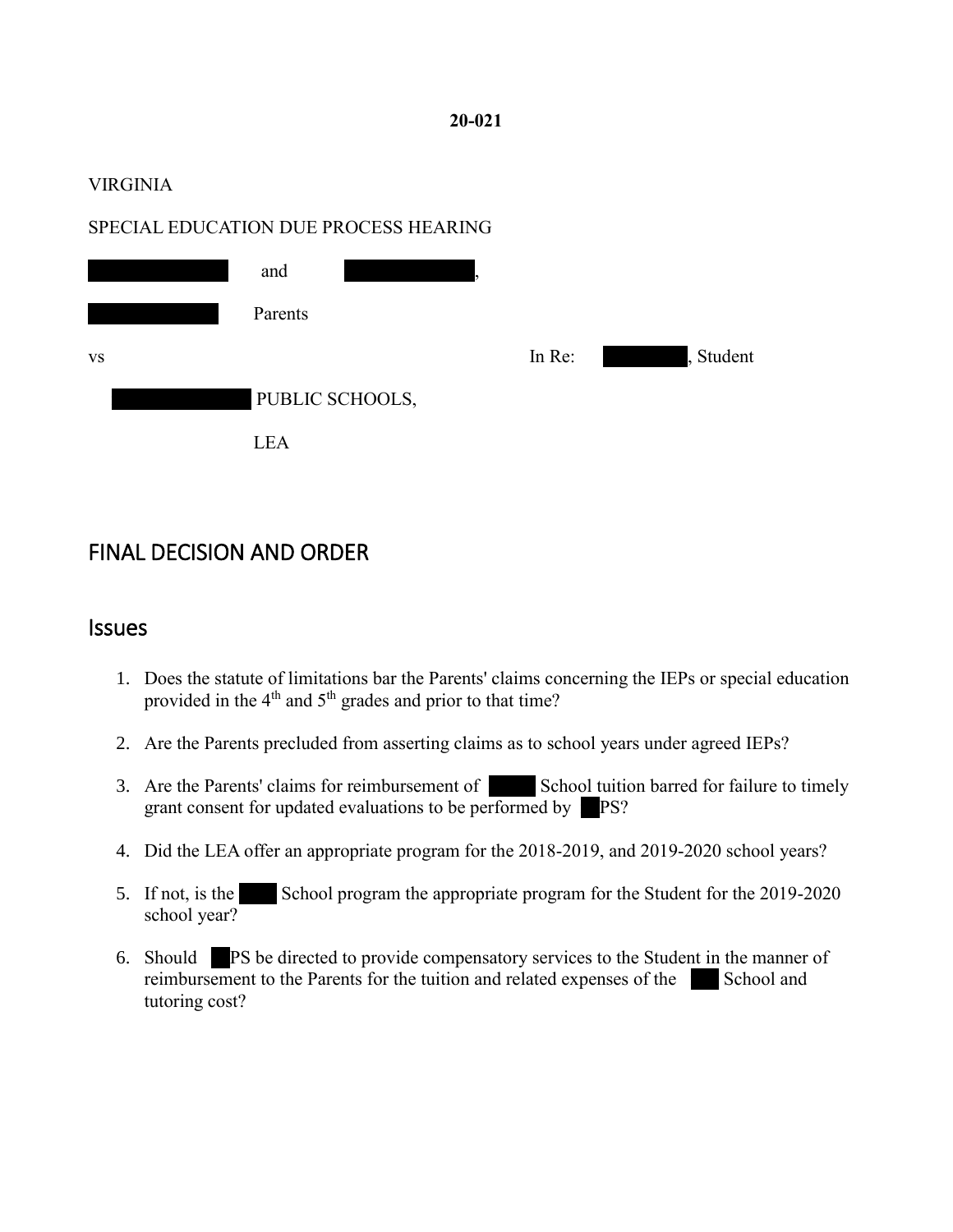## Procedural History

Hearings were held on December 3, 2019; December 5, 2019; December 9, 2019; December 11, 2019; December 12, 2019; and December 13, 2019. Following the hearing, the parties submitted briefs on January 22, 2020. Due to the length of this hearing, the anticipated time to prepare briefs, and the required time to digest this information, the parties agreed to extend the decision date to February 10, 2020.

The following people attended the hearing:

| , parents.                                                                                                                |
|---------------------------------------------------------------------------------------------------------------------------|
| Ashley VanCleef, attorney for the parents/student.<br>Elizabeth Keyser, paralegal for Ashley VanCleef.                    |
| John F. Cafferky and Emily K Haslebacher, attorneys for the LEA.                                                          |
| , Due Process and Eligibility coordinator for the LEA                                                                     |
| The following witnesses testified on behalf of the Parents:                                                               |
| , parents of the student.<br>, offered as an expert in dyslexia, structured literacy and elementary<br>education.         |
|                                                                                                                           |
| , offered as an expert in school psychology, neuropsychology, clinical<br>psychology, and brain-based learning disorders. |
| , offered as an expert in special education and school administration.                                                    |
| , as an expert in special education, dyslexia, IEP development and informal<br>reading assessments.                       |
| , as an expert in school psychology, school administration, elementary<br>education, and clinical psychology.             |
| The following witnesses testified on behalf of the LEA:                                                                   |
| , as an expert in special education.                                                                                      |
| , as an expert as a special education teacher.                                                                            |
| , as an expert in special education and learning disabilities.                                                            |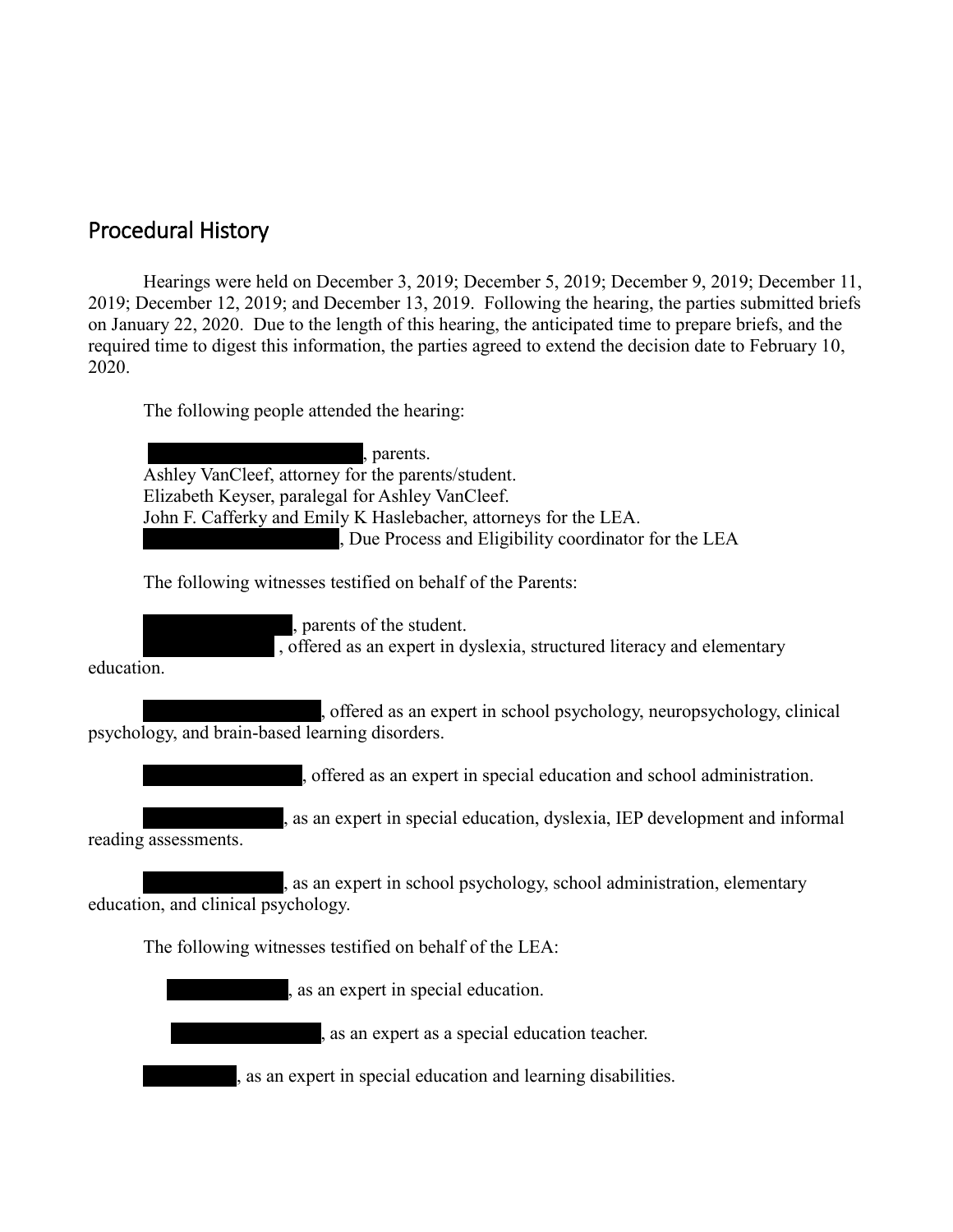$x<sub>x</sub>$ , as an expert in special education, learning disabilities, and reading.  $x,$  as an expert in general elementary education. , as an expert in special education for students with learning disabilities, including dyslexia.  $x<sub>x</sub>$ , as an expert in special education.  $x,$  as an expert in school psychology.  $x,$  as the program manager for Multi Agency Services for  $\blacksquare$  PS. testified as a rebuttal witness on behalf of the parents.

Parent exhibits P-2 through P-55 and LEA exhibits S-1 through S-82 were admitted without objection at the commencement of the hearing.

# Findings of fact

After considering all the evidence submitted by the Parties, including documentary evidence and testimony of witnesses, I find the following:

- 1. The Student is a year old year grade student currently attending School in xxxxxxx, xxxxxx. xxxx started there in late August 2018 at the beginning of the 2018-2019  $\overline{\phantom{a}}$  grade year) via a unilateral parental placement. Previously, Student attended LEA neighborhood school, strom through grade.
- 2. The parents placed the Student in first grade at  $\alpha$  after moving to from Though the Student spoke English only, the LEA insisted upon enrolling English as a second language (ESL) program.  $(P, Ex. 4)$  The parents requested in May, 2015 that the Student be evaluated for special education. At that time, the LEA determined there was "insufficient evidence to warrant an evaluation." (LEA Ex. 3)
- 3. On September 24, 2015 an LEA educational evaluation recommended the Student receive a research based spelling program, research based phonological awareness intervention, and development of decoding and fluency was a separate research based reading program. (P Ex 6) An LEA psychological evaluation was performed on September 29, 2015. (P Ex 5)
- 4. The Student was found eligible for special education in October, 2015 under the category of Specific Learning Disability (SLD). (LEA Ex. 15) The specific learning disability is dyslexia. Dyslexia is a SLD that is neurobiological in origin and distinguished from other learning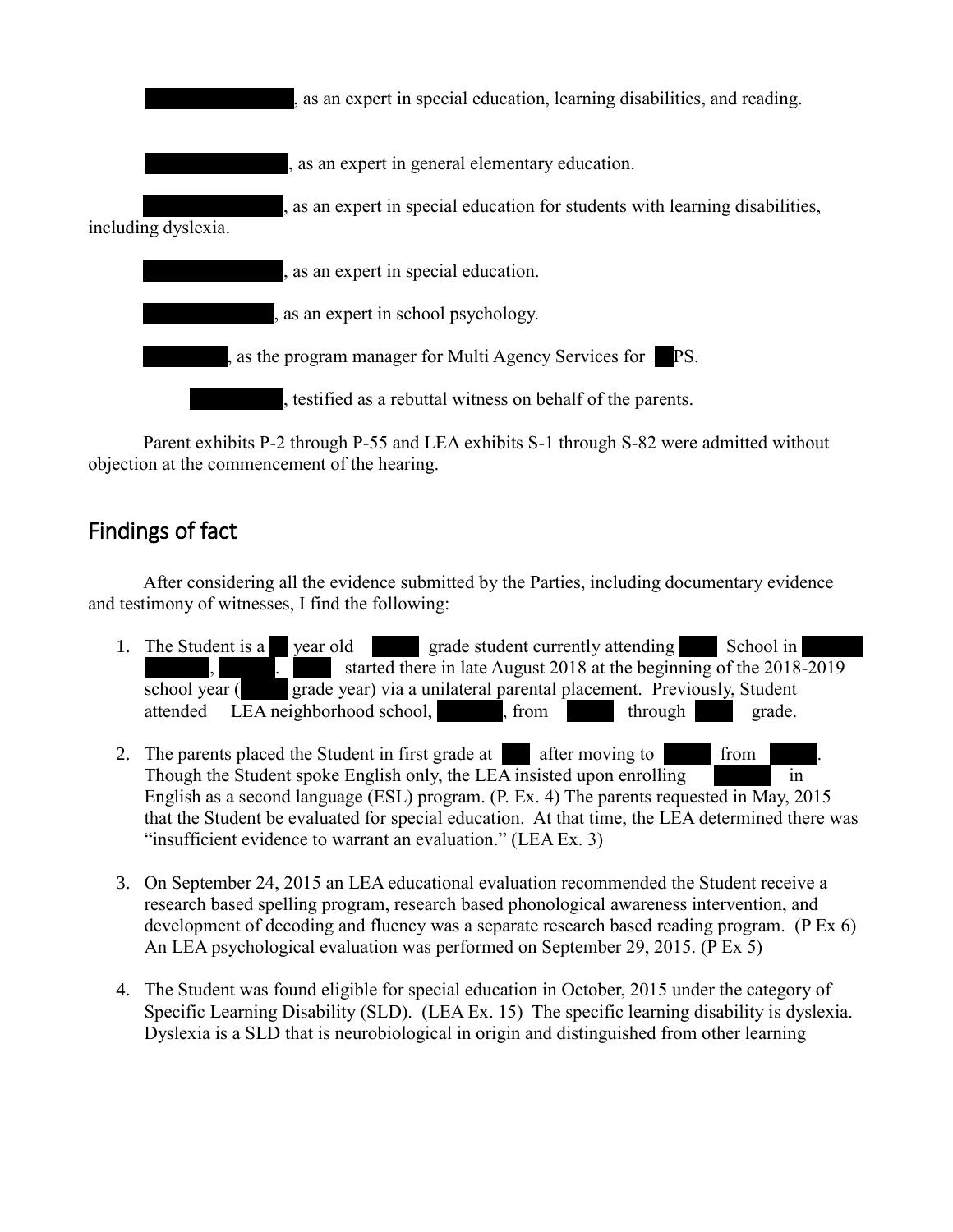disabilities due to the weakness occurring at the phonological level. It is characterized by difficulties with accurate and/or fluent word recognition and by poor spelling and decoding abilities. (LEA Ex15) The Student's initial Individualized Education Program (IEP) failed to implement the research based interventions recommended in **xx** evaluations. Parents participated in the preparation of this IEP and signed their consent to its implementation. (P Ex 10)

- 5. Despite these weaknesses, the Student has numerous strengths. The Student is a hard working student with a positive attitude.  $(12/13 \text{ Tr. } 44)$  also demonstrates specific strengths in listening and reading comprehension, mathematics, phonological awareness, memory, and processing, and oral communication. Id. Moreover, Student is a highly sociable child. parents described as having "tons of friends", the kind of child that gets along with other kids and knows how to interact with adults and a kid that you would like to be around. (12/13 Tr.22) the Student's grade general education teacher, testified that not only did the Student interact "really well" with others, but that was friendly, approachable, helpful to classmates and overall very well liked by classmates and teachers. (12/13 Tr 27, 68-69)
- 6. Between October 5, 2017 and June 15, 2018, the Parents paid a private tutor, the sum of \$4,810.00. Prior to October 4, 2017, the Parents paid that private tutor the sum of \$10,487.50.
- 

7. In February, 2018 the Parents paid the sum of \$700.00 for outside tutoring. Prior to October 4, 2017, the parents paid the sum of \$3,625.00 for similar services.

8. In June, 2018 the Parents paid Associates the sum of \$3,150.00 for a neuropsychological evaluation.

- 9. For the school year 2018, the Parents paid  $$48,850.00$  as tuition at the School and for the school year they paid  $$54,365.00$  as tuition at the School.
- 10. On May 31, 2018, an IEP meeting was held for the purpose of planning the transition from elementary school to middle school.
- 11. The LEA recommended placement at the local middle school and continuation of instruction in the Wilson program JUST WORDS.
- 12. The Parents did not accept the IEP and enrolled the Student in the School.
- 13. The School is specifically geared toward students with learning disabilities, including dyslexia.
- 14. The Student appears to be happy at the  $\blacksquare$  School and  $\blacksquare$  has made more progress in one year than did in six years with the LEA.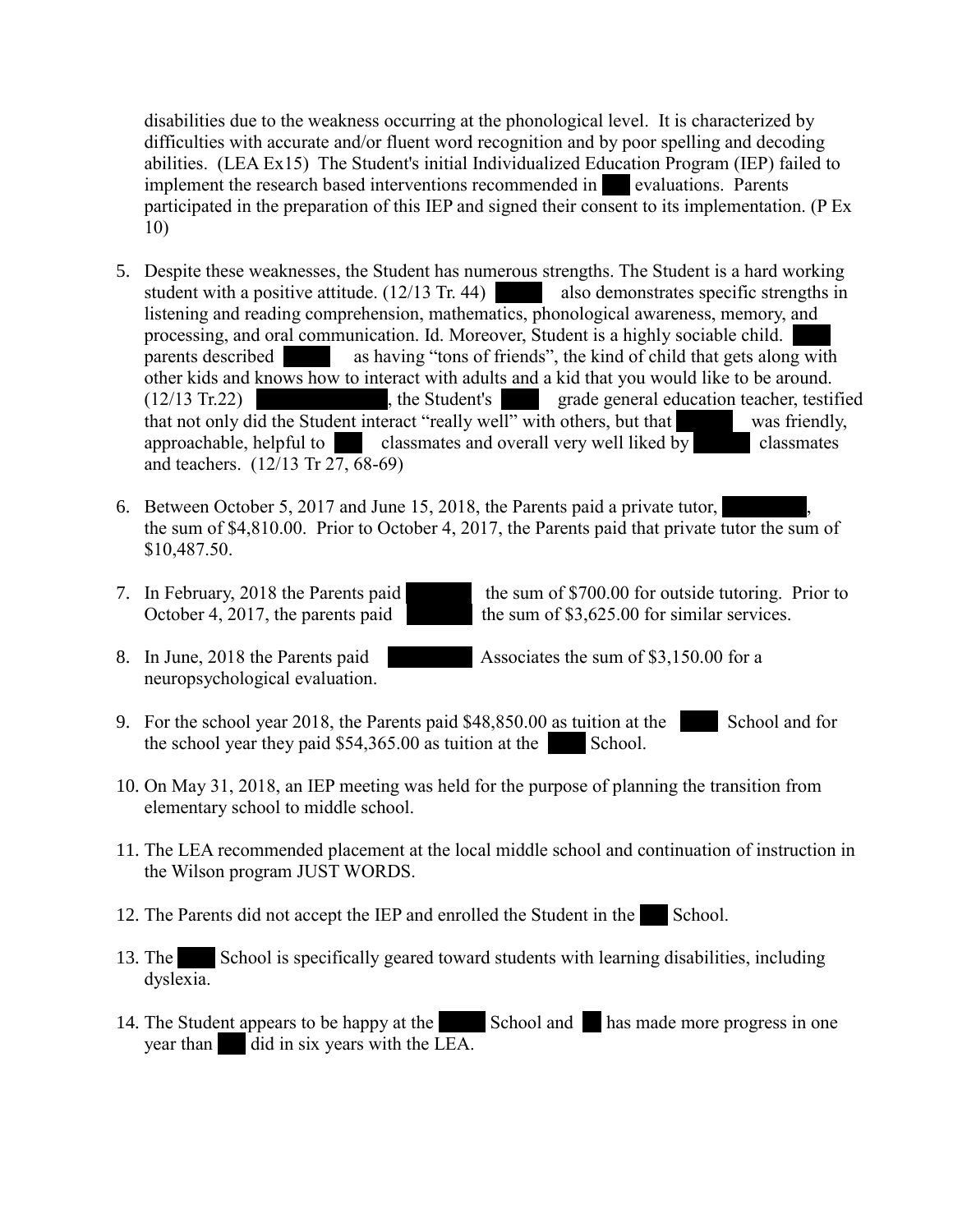## CONCLUSIONS OF LAW AND DISCUSSION

### Statute of Limitations

The Parents are asking among other things, that I find the LEA failed to offer FAPE for the 2016-2017 school year. The LEA argues that the Parents' claims concerning the IEPs or the special education provided at in the fourth and fifth grades and/or prior to that time are barred by the IDEA two year limitation period.

The LEA argues that since the request for a due process hearing was filed on October 4, 2019, any purported claims based on events occurring before October 4, 2017 are beyond IDEA statute of limitation. The LEA cites numerous cases in support of their position. Among them are *Torda v. Fairfax County Sch. Bd..,* 2012 WL 2370631 (E.D. Va. 2012); *In Re Student with disability,* 109 LRP 77053 (SEA VA 209); and *In Re Student with disability,* 110 LRP 7931 (SEA VA 2008).

The Parents argue that the  $1<sup>st</sup>$ ,  $3<sup>rd</sup>$  and  $9<sup>th</sup>$  circuits have all issued persuasive decisions using the "knew or should have known" date to allow claims that predate the due process filing by two years. In G.L. v. Ligonier Valley School District Authority 66 IDELR 91 (3<sup>rd</sup> Cir. 2015, the Court affirmed that the parents of a teenager with specific learning disabilities could seek relief for alleged IDEA violations that predated their complaint by more than two years. The Parents point out that the 4<sup>th</sup> Circuit case of *T.B v. Prince George's Cnty. Bd. Of Educ., 897 F.3d 566 (4<sup>th</sup> Cir. 2018) adopted in full the decision of G.L v. Ligonier Valley School District Authority* and thus I should rely on that decision on the statute of limitation.

I find the Parent's argument to be unpersuasive for several reasons. Firstly, the  $4<sup>th</sup>$  Circuit does not appear to wholeheartedly adopt the statute of limitation reasoning in the *G.L. v. Ligonier Valley School District Authority* decision. In two sentences, the 4<sup>th</sup> Circuit held: "The AlJ and district court also both addressed the statute of limitation in this case. Because no party has appealed the district court's decision on that issue, we do not consider the statute of limitations arguments made by amici."

Secondly, even if I were to consider "the knew or should have known" date to decide when the statute of limitations began to run, which date is it? The parents want it to be April, 2018, when they had the Student tested at xxx and learned how significantly behind xxx academically. But, how about when they first enrolled the Student and vas misplaced in ESOL, though spoke no other language than English? What about May, 2015, when the request to have the Student evaluated for special education was first denied? I don't recall that during the hearing, any specific date was identified as the "knew or should have known" date.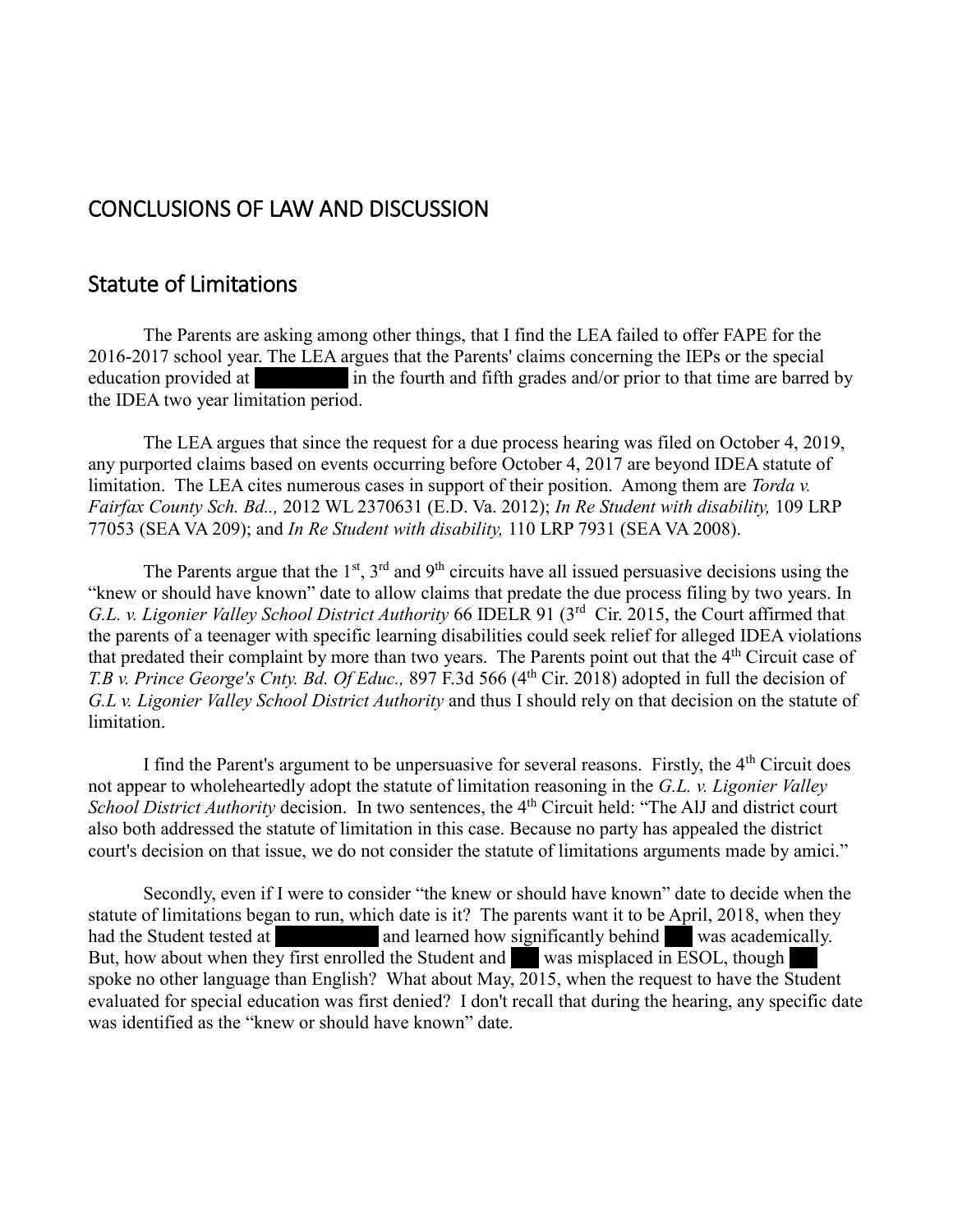Thirdly, as the LEA has argued, the limitations period has regularly been enforced both by federal courts and administrative hearing officers in Virginia to dismiss claims arising from facts occurring more than two years before the filing of the due process complaint.

Fourthly, when the statute of limitation issue is juxtaposed with the next issue, it is clear that the Parents can only move forward on claims arising after October 4, 2017.

### Preclusion from asserting claims under agreed IEPs.

The LEA point out that all claims occurring prior to October 4, 2017 and some claims arising after that date were covered by IEPs in which the parents participated in developing and expressly consented to. It is the LEA position that the parents cannot now be heard to complain about the provisions of those IEPs to which they agreed and which concluded before the IEPs now contested were created. The LEA cites numerous cases in support of their position. See: *Schaffer v. Weast,* 554 F3d 470 (4<sup>th</sup> Cir. 2009), where the Court said there on page 475-76, the district court properly "declined" to use that evidence to Monday morning quarterback the school system"; *Ian H. v. Fairfax County Sch. Bd.,* No. 97-168-A, slip. op. At \*1-2 (E.D. Va. 1997); and *Vipperman v. Hanover County Sch. Bd.,*22 IDELR 796 (E.D. Va. 1995).

The Parents argue the IDEA does not require parents to be subject matter experts in special education. Parents participate in the IEP process and agree to what they think is appropriate as the Parents in this case did. Parents trusted the school system and the staff. (12/3 Tr. 45) The Parents say ultimately, the responsibility for the provisions of FAPE rests upon the school district even when a parent agrees or disagrees with the IEP. In support of their position the Parents cite the case of *Riverview School District,* 102 LRP 2676, (1999).

In that case the school district argued that the parents' challenges to the student's educational programing should be denied based on the theory of estoppel and that the parents should not be allowed to assert a claim inconsistent with their signature on an IEP. The court found that the district's estoppel argument was not well taken because the parents were unaware of essential facts when they signed the IEP, i.e., the effect the IEP would have on graduation. In the present case, the Parents argue they too were unaware of certain facts such as the Student not progressing appropriately and the LEA's insistence on using the wrong methodology to address the Student's deficiencies attributed to dyslexia when they signed the various IEPs.

I find the Parents' position on this issue unpersuasive since the  $4<sup>th</sup>$  Circuit clearly mandates that parents who fail promptly to utilize administrative remedies are estopped to argue the incorrectness of decisions which they could have prevented by asserting them earlier.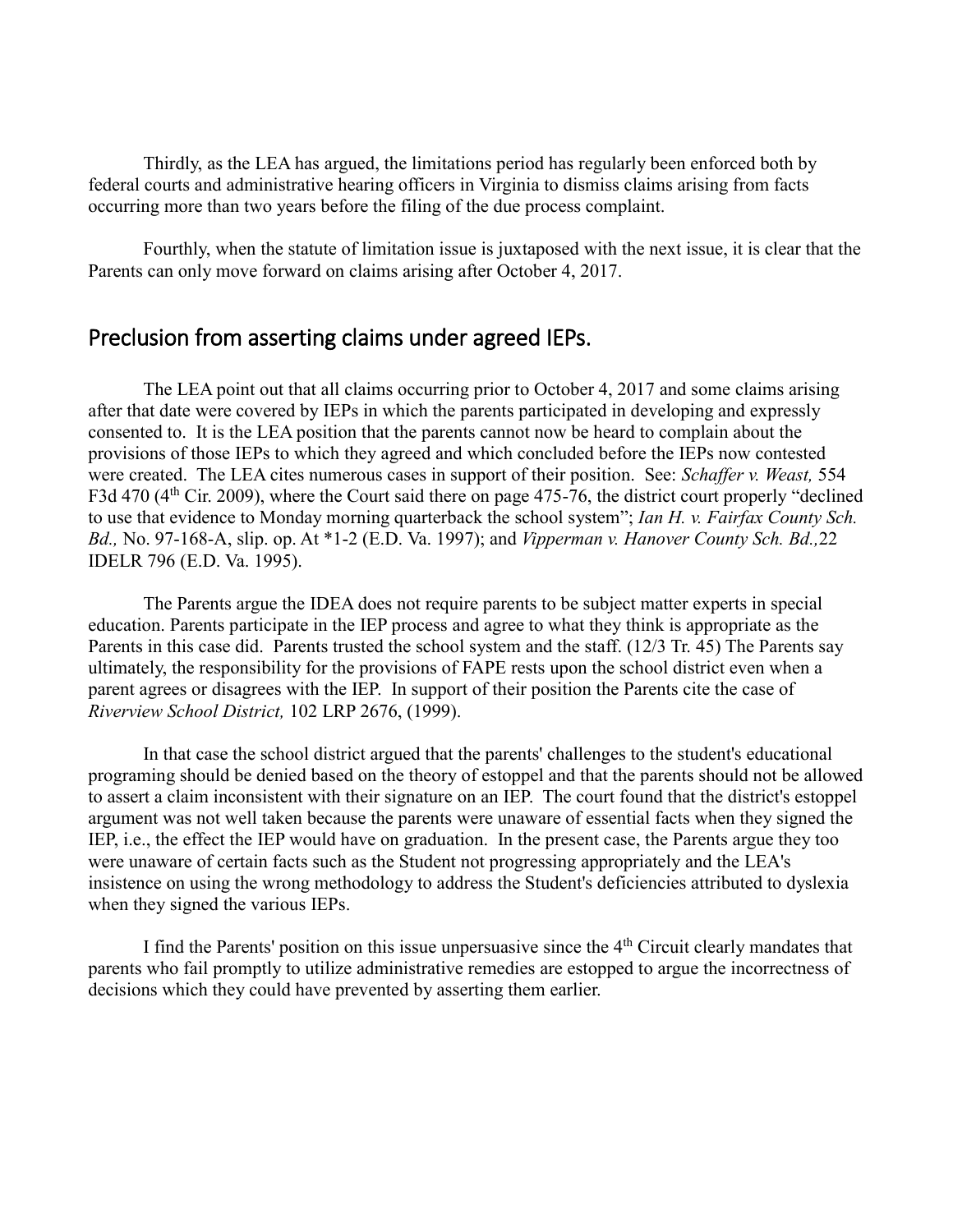### Failure timely to grant consent to request for updated evaluations.

The Parents first notified the LEA of their intention to unilaterally enroll their Student at School at the end of an IEP meeting discussing the Student's transition from elementary to middle school. The Parents were frustrated at this meeting because the transition IEP team wanted to continue using the JUST WORDS methodology in addressing the Student's deficiencies associated with dyslexia. In this contested 2018 IEP meeting, occurring over several days, the IEP committee stated they did not require additional evaluations. (LEA Ex. 48) When the IEP committee insisted on continuing with JUST WORDS, the Parents requested additional evaluations. (LEA Ex. 51-008) When the Parents decided to get a private evaluation, they withdrew their request. (LEA Ex. 56-002) Only after the Parents refused to consent to the 2018 and enrolled the Student in the school, did Mr. then request additional evaluations. Mr.  $\frac{1}{x}$  's request for additional evaluations was unusual in that the IEP committee usually makes that request. Mr. and I had the following exchange:

> HEARING OFFICER: Okay from the questionings that I've heard today, I get the impression that the assessments that you requested after the Parents requested – or after the Parents said they were considering private placement, that it brings to mind whether it's a sincere request, because it was made after they said they were going to go with private placement, and I think you indicated that you didn't really need any further assessment.

THE WITNESS: Correct. (12/11 Tr. 250-251)

It appears to me this request for further assessments was made by Mr. Procedural Support Liaison for the LEA, as an attempt to create a defense against any future request by the Parents for the recovery of tuition cost at the  $\blacksquare$  School. The failure to consent to further evaluations under these circumstances should not preclude the Parents' claim.

# Did the LEA offer an appropriate education for the 2018-2019 school year and was the Student making appropriate educational progress while attended the LEA elementary school?

Upon being found eligible for special education services due to dyslexia, the LEA attempted to address the Student's deficiencies by using the JUST WORDS methodology provided to educators by Wilson Professional Learning (Wilson). JUST WORDS is intended to reach a student population with mild to moderate gaps in decoding and spelling proficiency but without a significant learning disability. Wilson also offers a methodology called the Wilson Reading System (Intensive) for a student population with a language based learning disability, such as dyslexia. (P. Ex 40-003) The implication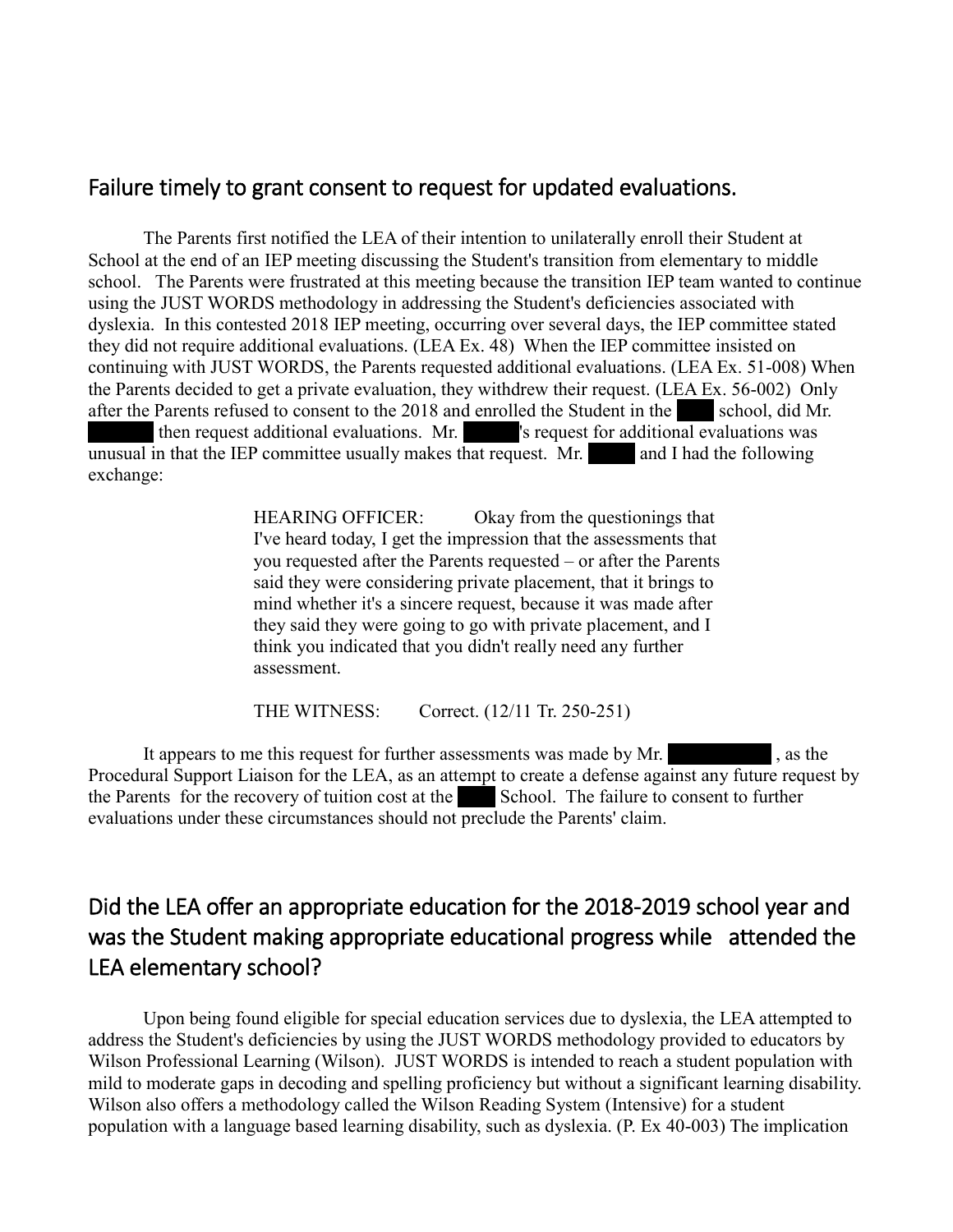in the Wilson literature is that intensive interventions are needed in cases of dyslexia and not JUST WORDS.

Dr. Ph.D., testified for the Parents. He has practiced for over 30 years as a clinical neuropsychologist and school psychologist. He evaluated the Student in July 30, 2018 and included his findings and recommendations in a report which eventually made its way to the 2019 IEP meeting where his recommendations were accepted and incorporated into the most recent proposed IEP. Dr. testified as follows:

> "...in education we have tiers of intervention that educators can consider and provide more intensive levels of intervention. And that was my conclusion there that what had been tried so far for [Student] had not been effective. And not responded at the level we would expect  $\bullet$  to, to demonstrate appropriate progress and that more intensive interventions were needed. (12/9 Tr. 46.)

And I believe I mentioned this before when I was describing what we know about dyslexia. What the research shows very clearly is that for interventions to be effective, they should be provided early, they should be provided with intensity, they should be provided using evidence-based strategies or interventions that are done with fidelity to those interventions, and they should be provided by experienced, well trained educators. (12/9 Tr. 47)

And given difficulties, I made these specific recommendations that were pursuant to those, you know, kind of themes from the research literature that needed to have intensive interventions that would include small group or one-to-one instruction; that evidence based strategies would be implemented by special educators; that would have opportunities for repetition of instruction because of  $\Box$  inability at this point to read independently at age level.  $(12/9$  Tr. 47)

Q So, again having looked at all of these assessments, including ones completed after yours by xxx, in your expert opinion, do you stand by these recommendations? A Yes, I do.

Q And also in your expert opinion, was [Student] making progress when was in Public Schools?

A was not making appropriate progress. (12/9 Tr. 50)

The LEA has argued that the Student has made progress during elementary years and therefore, the LEA has met its responsibilities to the Student. That made progress in elementary school is conceded by the Parents' expert witnesses. Whether that progress was appropriate is doubtful. For Statute of Limitations and agreed IEP reasons discussed above, I need not dwell on the elementary years question. However, it is clear that providing for appropriate progress was not considered and anticipated in the proposed 2018 IEP.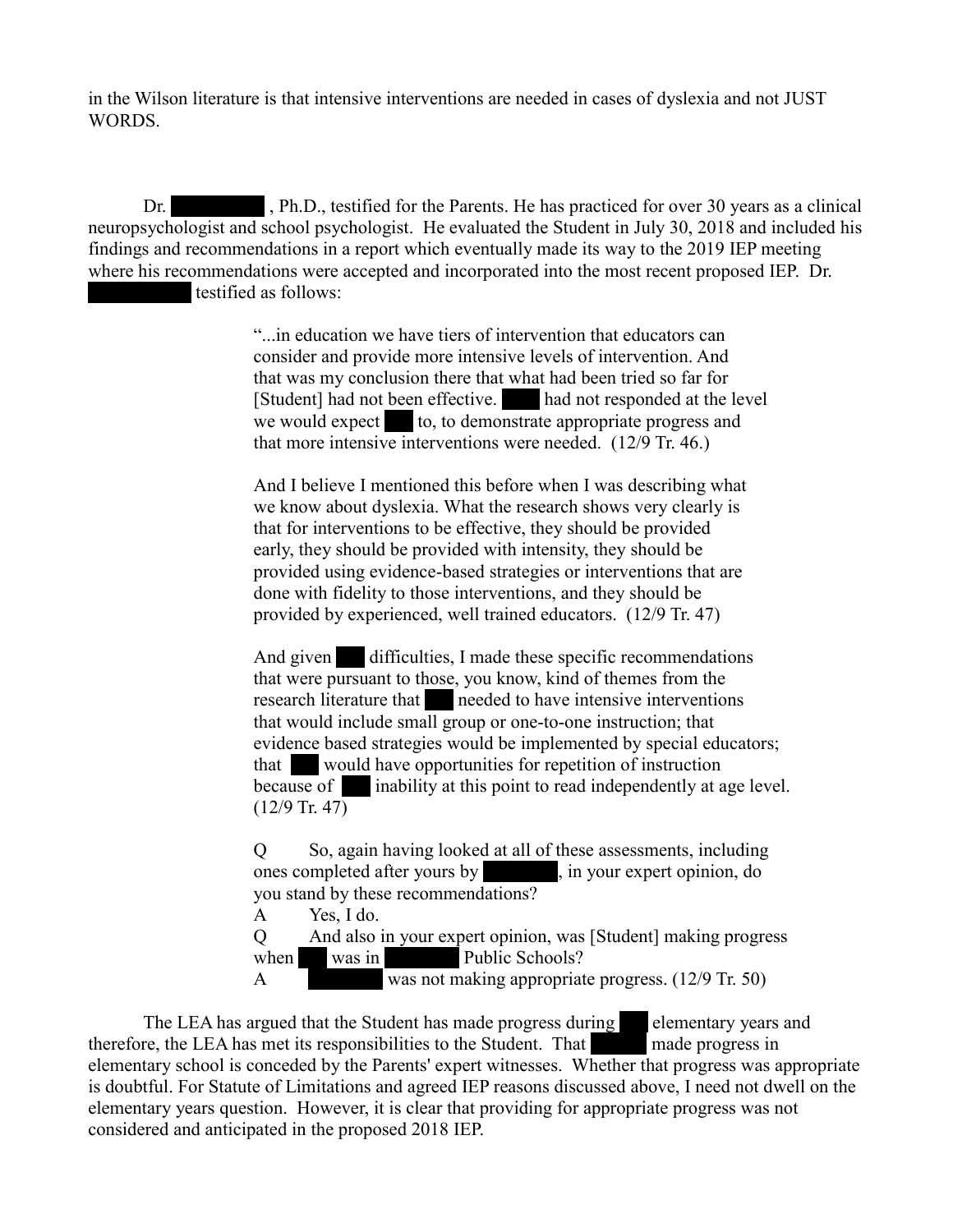the LEA expert in Special education and learning disabilities testified that she recommended the student continue with JUST WORDS into middle school because she "thought that continuing in JUST WORDS would be absolutely appropriate, because  $\blacksquare$  would be finishing the program." (12/12 T. 210)

I believe the LEA has essentially admitted their proposed 2018 IEP did not offer an appropriate education when the evidence shows they now offer one that incorporates all of Dr. recommendations. Referring to the LEA's most recent IEP offer, Dr. said: "And I think we did consider all of the information, and I think Dr.  $\blacksquare$  's recommendations, most of them are in that proposal. Or all of them, I should say." (12/11 Tr. 252)

Considering the casual reasoning for continuing with JUST WORDS, the fact that Dr. xxx: 's recommendations were accepted in full, Dr.  $\blacksquare$  's expert opinion, and the fact that the Wilson literature describing their methodologies clearly recommend that JUST WORDS is not appropriate as an intervention for dyslexia which requires a more intensive methodology, I conclude the LEA did not offer FAPE, specifically an appropriate education, to the Student after October 4, 2017 and in their 2018 proposal.

The LEA has argued that a hearing officer should not dictate decisions of educational methodology. *Barnett v. Fairfax County Sch. Bd.*, 927 F 2d 146(4<sup>th</sup> Cir. 1991). I agree. I recognise that the LEA can use a blend of several interventions and even homemade strategies to address a student's difficulties. From the evidence presented at the hearing, I have learned there are several competing methodologies that address learning disabilities associated with dyslexia. But it is clear to this Hearing Officer that JUST WORDS is not one of them. Using JUST WORDS and complementing it with the assistance and strategies provided by the private tutor may have allowed the LEA to make the minimal progress in the early years. But, by the time the parties met for the transition IEP meeting, it should have been obvious that reliance upon the JUST WORDS methodology to address the Student's dyslexia related deficiencies was inappropriate. Every expert for both parties agreed the gap between the Student's abilities and peers was widening. The Student was entering middle school with a second grade reading level.

## Did the LEA offer an appropriate education for the 2019-2020 school year?

As stated above, Dr. Street is recommendations were accepted in full and incorporated in the 2019-2020 proposed IEP.

The Parents object to the proposed 2019 IEP because though it offered significantly more time outside of the general education setting than the proposed 2018 IEP, it was clear from all the testimony of the LEA staff that none of those services were reasonably calculated based on the Student's needs, but were what the middle school had available to offer. Parents argued the LEA proffered IEP was using a "cookie cutter" program.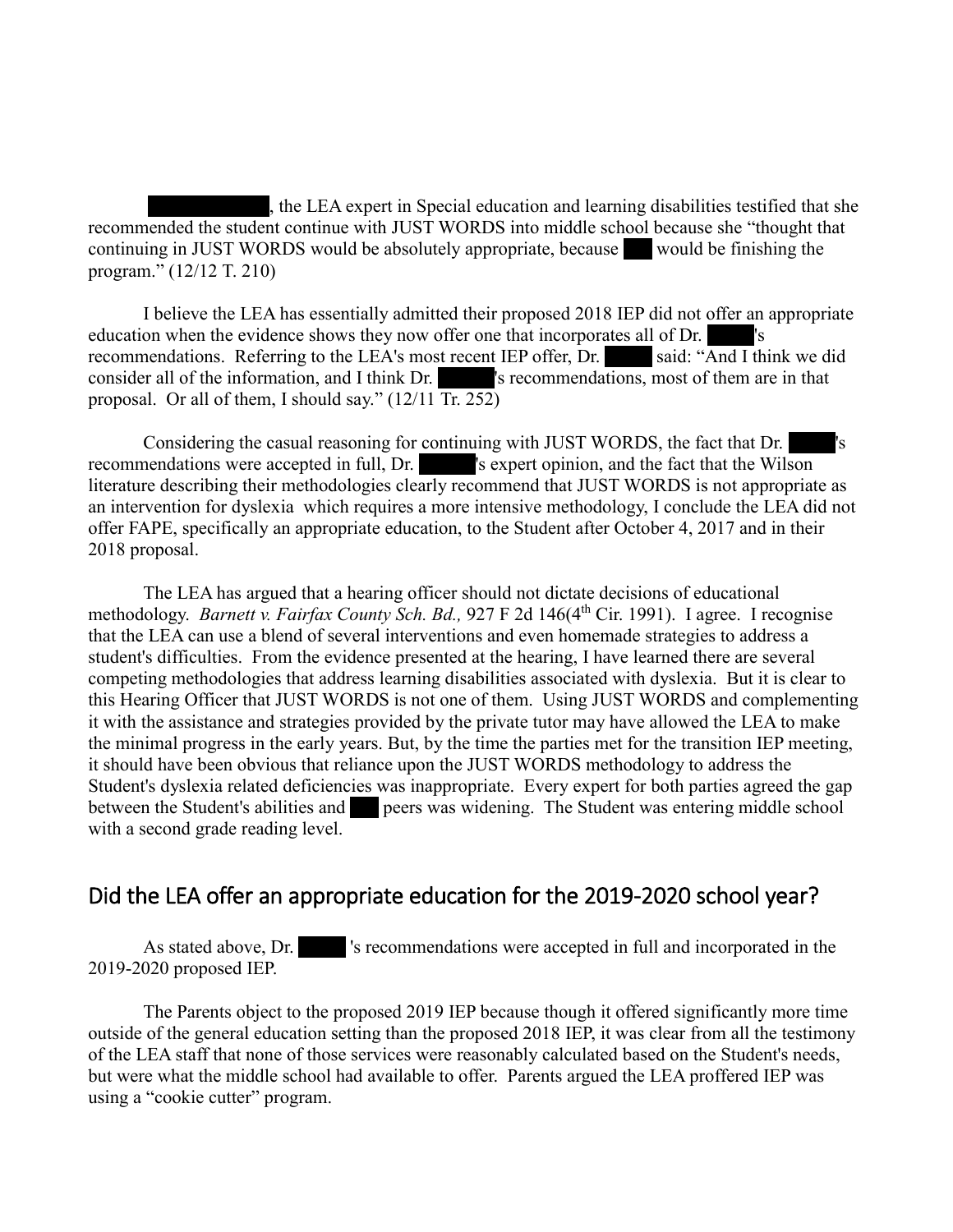The proposed 2019 IEP fits Dr. Solution, intensive interventions that would include small groups or one-to-one instruction; evidence based strategies that would be implemented by special educators; and that there would be opportunities for repetition of instruction. The evidence shows the LEA offered an evidence-based intervention described in the proffered literature as "intensive", known as LANGUAGE LIVE. LANGUAGE LIVE is a hybrid of LANGUAGE! and was created by Louisa Moats, a renowned expert in dyslexia in the classroom. (12/12 Tr. 236-237) The difference between the two methodologies appear to be that LANGUAGE LIVE is more modern and makes more usage of the computer.

It may well be that the LEA's offer to use LANGUAGE LIVE as the methodology to address the Student's difficulties is simply what the school had available to offer, but LANGUAGE LIVE methodologies are research based and reasonably calculated to address the Student's needs. The LEA has offered FAPE in their proposed 2019 IEP.

### Benefit received from the private school

The Parents want me to consider the progress the Student has made at the School in determining whether the LEA has FAPE. The evidence is clear that the Student has made very good progress at the School.

The LEA has argued that for the purposes of determining whether the LEA has offered FAPE, the benefit that the student may have received in the private school program is irrelevant. It is well established that if an LEA's proposed IEP is reasonably calculated to enable a child to make progress appropriate in light of their circumstances, then it has met its obligation under IDEA, even if parents believe that a private program could offer greater benefits. *M.M.,* 303 F.3d at 526-27; *Lewis v. Loudoun County Sch. Bd.,*808 F.Supp. 523, 527-28 (E.D. Va. 1992)

In *A.B.,* 354 F.3d at 326-27, the parents maintained that the proposed IEP did not offer FAPE because was not achieving consistent with potential in the public school setting –and in contrast, allegedly was "thriving" at the private school. The Fourth Circuit rejected this claim, stating:

> [T]he issue in not whether the [private] School is better, or eventually appropriate, but whether he [school district] has offered an appropriate program for the child... IDEA's FAPE standards are far more modest than to require that a child excel or thrive. The requirement is satisfied when the state provides the disabled child with "personalized instruction with sufficient support services to permit the child to benefit educationally from the instruction".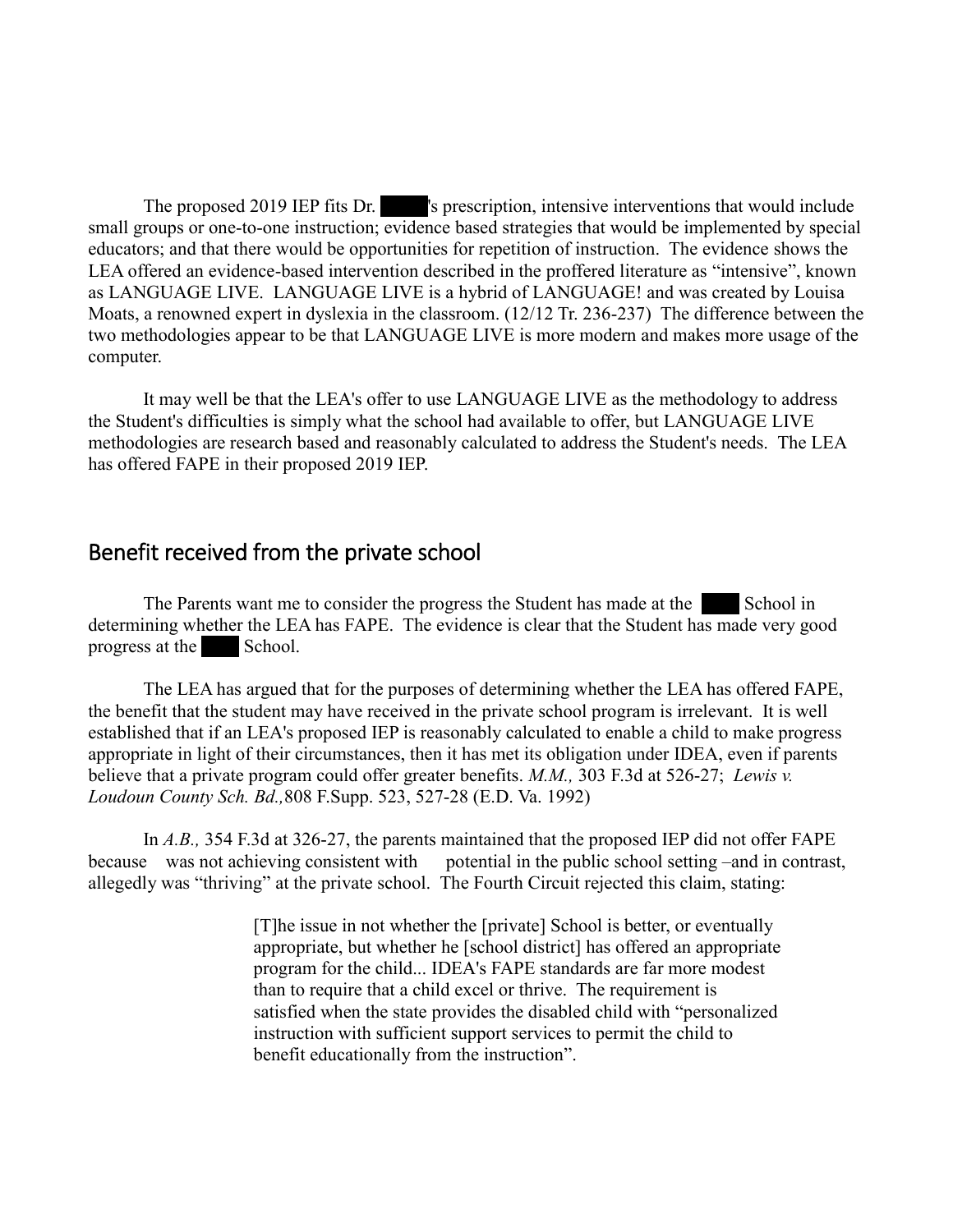For the foregoing reason, that fact the Student had made greater strides at School than at the LEA school is irrelevant in determining whether the proposed IEP at the middle school was appropriate.

### Least restrictive environment

The LEA has argued that the Student's placement must be in the least restrictive environment and that the programs at (the LEA middle school) are clearly much less restrictive than is the School program. In the proposed and rejected IEPs, the Student would have been involved in classes in middle school with both special education peers as well as general education peers, giving opportunities to interact with nondisabled students. In addition to team taught classes, the Student's time in the general education setting would include participation in middle school free time, physical education, lunch, assemblies and field trips.

The Parents argue that private placement does not have to be in a lessor restrictive environment, apparently agreeing that the least restrictive environment is in the public school. The Parents' argument is when the LEA fails to offer FAPE the restrictiveness of the private placement cannot be measured against the restrictiveness of the public school option. *C.L. v. Scarsdale Union Free Sch. Dist.,* 744 F.3d 826, 837 (2d Cir. 2014).

With respect to the 2019 proposed IEP, the LEA has offered FAPE and their proposal is in the least restrictive environment.

### Failure to pursue administrative remedies

The LEA argues that parents who fail to timely utilize administrative avenues prior to placing their child in private school are barred from obtaining retroactive tuition reimbursement. *Ian H. v. Fairfax County Sch Bd.,* No. 97-168-A, slip. op. At\*1-2 (E.D. Va 1997). In *Ian H,* for example, the parent of a learning disabled student sought reimbursement for tuition costs at a private residential school. (Slip. op. At \*1). In May, 1994, an eligibility committee had determined that the student no longer met the criteria for eligibility as "Learning Disabled". Id. That September, the parent unilaterally placed the child in private school. Over a year later, she requested a due process hearing. (ID. At \*2). Affirming the Hearing Officer's decision that the claim was barred by the parent's inaction, U.S. District Judge Albert V. Bryan, Jr. stated:

> [T]he plaintiff's failure to pursue her administrative remedies promptly denied defendants any opportunity to address the objections which she now makes before private school tuition costs had been incurred. Plaintiff is therefore estopped from challenging the May 1994 eligibility decision and seeking reimbursement of such tuition costs.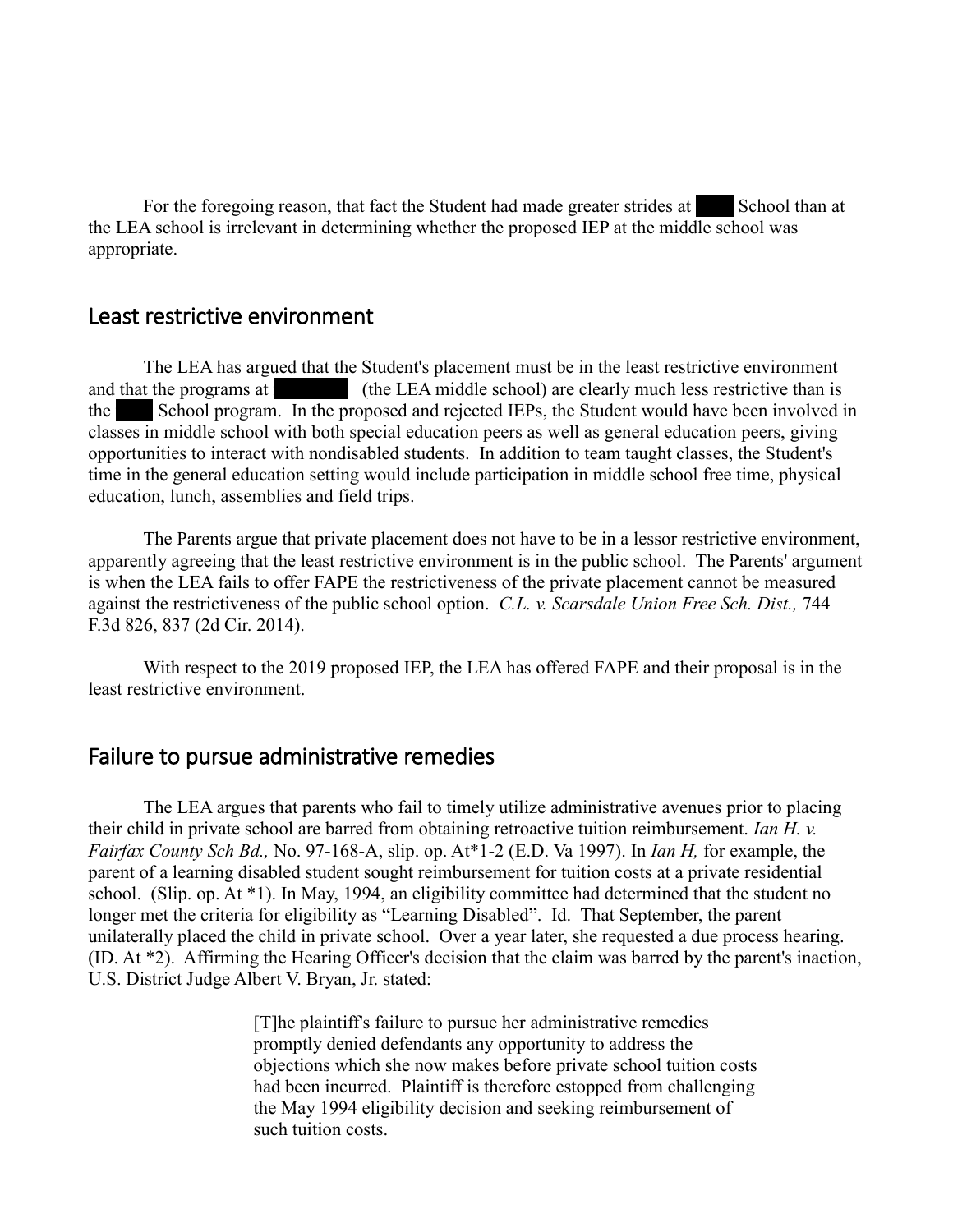The Parents argue that since they have two years in which to request a due process hearing, parents are not required to file for a due process hearing upon disagreeing with an IEP decision. The parents claim they were, therefore, faced with a choice: go along with the IEP to the detriment of the child if it turns out to be inappropriate or pay for what they consider to be the appropriate placement. The parents cite the case of *School Committee of Burlington v. Department of Education*, 471 U.S. 359, 370 (1985).

I agree the Parents can wait two years to initiate a due process hearing, but it's simply not accurate to state that there are only two choices of action when they disagree with a school's proposed IEP, either accept it or unilaterally enroll a child in private school. The third choice is request a due process hearing. The law is clear that, if they want to obtain reimbursement for private school tuition after unilateral placement, they must have the issue addressed by a due process hearing officer first.

### Private tutoring

Throughout the Student's  $5<sup>th</sup>$  and  $6<sup>th</sup>$  grades, the LEA was assisted in educating the Student by a well qualified private academic therapist, hired at the Parents' expense, who worked with the rookie special education teacher. The special education teacher was given two day training in the intervention known as JUST WORDS. (12/12 Tr. 79) This special education teacher was not diligently monitored with her use of the JUST WORDS methodology. (12/12 Tr. 81-83) The JUST WORDS program was supposed to be completed in 1 ½ years. This special education teacher spent 1 ½ years and only got halfway through the program. (12/12 Tr. 86) During  $5<sup>th</sup>$  and 6<sup>th</sup> years in elementary school, the Student met with private academic therapist one-to-one three times a week before school. special education teacher described the private therapist as complimentary, targeting the same skills. (12/12 Tr. 36-37) Without the help of this private academic therapist, I doubt the Student would have made the progress did. For equitable reasons, since the LEA benefited by having this tutor perform work they should have been doing, the LEA should reimburse the Parents for this cost.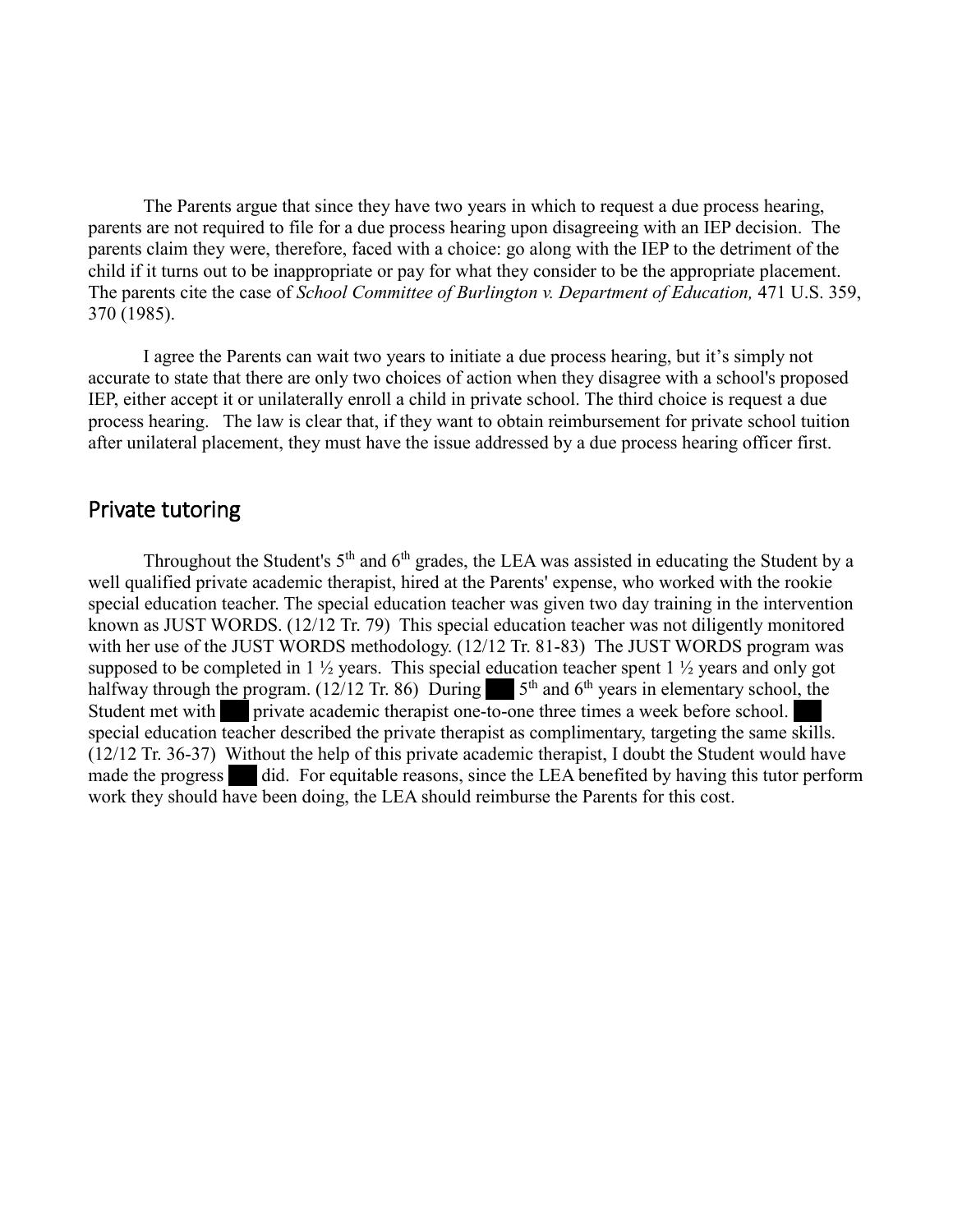# Final Decision and Order

- 1. The Parents are barred by the Statute of Limitations for claims occurring prior to October 4, 2017.
- 2. The Parents are precluded from asserting claims as to the 2017-2018 school year under agreed IEPs, or portions of IEPs with which they did not disagree.
- 3. The Parents are not barred from asserting claims due to their failure to timely consent to further evaluation.
- 4. The Student was denied FAPE, specifically an appropriate education, in the proposed 2018- 2019 IEP and for the period October 4, 2017 to the time they unilaterally withdrew the Student from the LEA middle school.
- 5. The LEA offered the Student FAPE for the 2019-2020 school year.
- 6. The School is not the least restrictive environment.
- 7. Though the Parents are not entitled to reimbursement for the tuition they paid to the School because of the binding case law cited above, the Parents should be reimbursed the cost of private tutoring. That amount is \$15,297.50. The Parents are entitled to reimbursement for the neuropsychological evaluation in the amount of \$3,150.00.

This decision will be final and binding unless either party appeals in federal district court within 90 days of the date of this decision, or in a state circuit court within 180 calendar days of the date of this decision.

Richard M. Alvey, Hearing Officer

Dated:

#### **SERVICE**

By signature above, I certify a true copy was mailed, postage prepaid on to:

Counsel for the Parents/Child Counsel for the LEA Law Office of Brian K. Gruber, PC 4020 University Dr. #300 6110 Executive Blvd., #220 Fairfax, VA 22030 Rockville, Md. 20850

Ashley VanCleef  $\qquad \qquad$  John Cafferky and Emily K. Haslebacher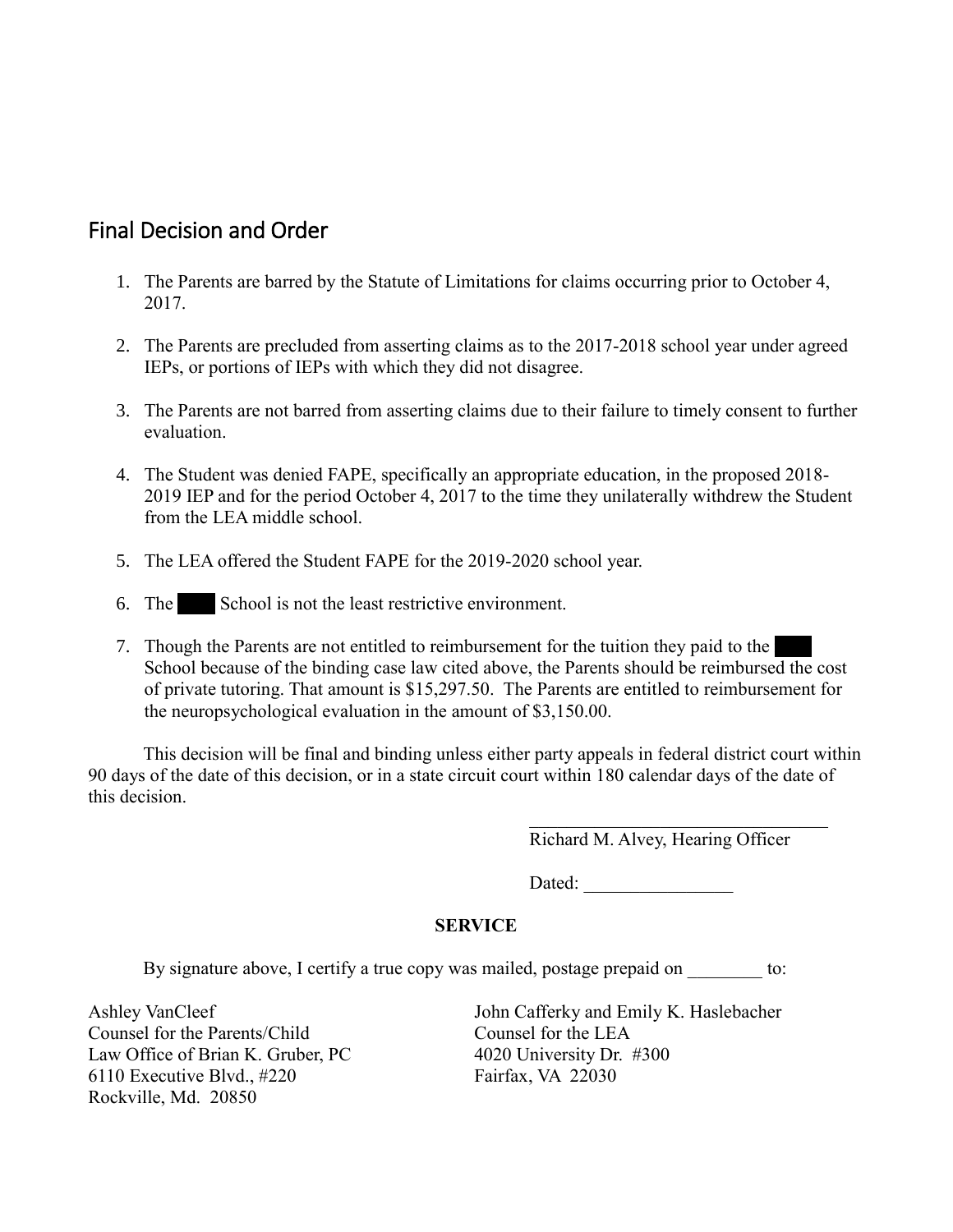### VIRGINIA

# SPECIAL EDUCATION DUE PROCESS HEARING

PUBLIC SCHOOLS  $\&$ 

JOHN F. CAFFERKY & EMILY HASLEBACHER ASHLEY VANCLEEF Counsel Representing LEA Counsel Representing Parent/Child

 $\&$ Party Initiating Hearing



# Hearing Officer's Identified Issues:

- 1. Does the statute of limitations bar the Parents' claims concerning IEPs or special education provided in the 4<sup>th</sup> and 5<sup>th</sup> grades and prior to that time? The prevailing party on this issue is the LEA.
- 2. Are the Parents precluded from asserting claims as to school years under agreed IEPs? The prevailing party on this issue is the LEA.
- 3. Are the Parents' claims for reimbursement of School tuition barred for failure to timely grant consent for updated evaluations to be performed by the LEA? The prevailing party on this issue is the Parents.
- 4. Did the LEA offer an appropriate program for the 2018-2019 school year? The prevailing party on this issue is the Parents.
- 5. Did the LEA offer an appropriate program for the 2019-2020 school year? The prevailing party on this issue is the LEA.
- 6. If not, is the School program the appropriate program for the Student for the  $2019-2020$ school year? The prevailing party on this issue is the LEA.
- 7. Should the LEA be directed to provide compensatory services to the Student in the manner of reimbursement to the Parents for the tuition and related expenses of the School and tutoring cost? The prevailing party on this issue was the LEA as to the costs and the Parents as to the tutoring cost.



**FEBRUARY 7, 2020** Name of Child Date of Decision